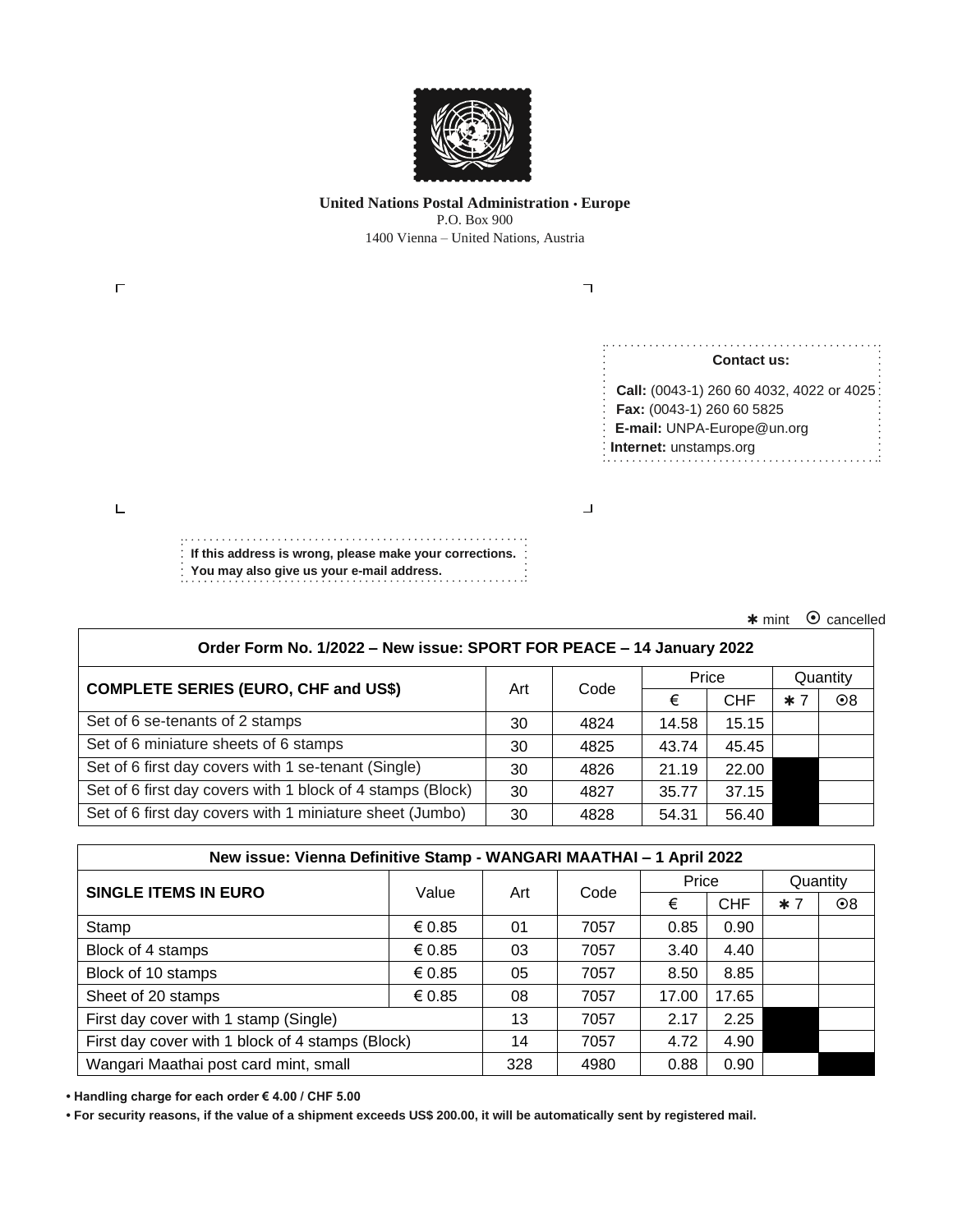# ALL PRICES ARE SUBJECT TO EXCHANGE FLUCTUATIONS **\*** mint  $\odot$  cancelled

## **Order Form No. 1/2022 – New issue: SPORT FOR PEACE – 14 January 2022**

| <b>SINGLE ITEMS IN EURO</b>                                                                                                                     | Value  | Art | Code | Price |            |      | Quantity  |
|-------------------------------------------------------------------------------------------------------------------------------------------------|--------|-----|------|-------|------------|------|-----------|
|                                                                                                                                                 |        |     |      | €     | <b>CHF</b> | $*7$ | $\odot 8$ |
| Se-tenant of 2 stamps                                                                                                                           | € 0.85 |     | 4963 | 1.70  | 1.75       |      |           |
|                                                                                                                                                 | € 1.80 | 09  | 4964 | 3.60  | 3.75       |      |           |
| Miniature sheet of 6 stamps                                                                                                                     | € 0.85 | 10  | 4963 | 5.10  | 5.30       |      |           |
|                                                                                                                                                 | € 1.80 |     | 4964 | 10.90 | 11.20      |      |           |
| 2 first day covers with 1 se-tenant of 2 stamps (Single)                                                                                        |        | 13  | 4963 | 7.50  | 7.80       |      |           |
| 2 first day covers with 1 block of 4 stamps (Block)                                                                                             |        | 14  | 4963 | 12.80 | 13.30      |      |           |
| 2 first day covers with 1 miniature sheet of 6 stamps<br>(Jumbo)                                                                                |        | 16  | 4963 | 19.42 | 20.15      |      |           |
| 2 First day covers with 3 se-tenants each in $\epsilon$ , US\$ and<br>CHF and first day cancellation of Vienna, New York and<br>Geneva (Triple) |        | 17  | 4963 | 18.11 | 18.80      |      |           |
| White card Salon Philatélique de Paris '21 - 04.11.2021                                                                                         |        | 18  | 8811 | 2.00  | 2.10       |      |           |

| SINGLE ITEMS IN SWISS FRANCS                                     | Value           | Art | Code | Price |            | Quantity |           |
|------------------------------------------------------------------|-----------------|-----|------|-------|------------|----------|-----------|
|                                                                  |                 |     |      | €     | <b>CHF</b> | $*5$     | $\odot 6$ |
| Se-tenant of 2 stamps                                            | CHF 1.10        | 09  | 4961 | 2.12  | 2.20       |          |           |
|                                                                  | <b>CHF 2.00</b> |     | 4962 | 3.85  | 4.00       |          |           |
|                                                                  | CHF 1.10        | 10  | 4961 | 6.35  | 6.60       |          |           |
| Miniature sheet of 6 stamps                                      | <b>CHF 2.00</b> |     | 4962 | 11.55 | 12.00      |          |           |
| 2 first day covers with 1 se-tenant of 2 stamps (Single)         |                 | 13  | 4961 | 8.17  | 8.50       |          |           |
| 2 first day covers with 1 block of 4 stamps (Block)              |                 | 14  | 4961 | 14.14 | 14.70      |          |           |
| 2 first day covers with 1 miniature sheet of 6 stamps<br>(Jumbo) |                 | 16  | 4961 | 21.43 | 22.25      |          |           |

|                                                                  | Value  |     | Code | Price |            | Quantity |           |
|------------------------------------------------------------------|--------|-----|------|-------|------------|----------|-----------|
| SINGLE ITEMS IN US-DOLLAR                                        |        | Art |      | €     | <b>CHF</b> | $*3$     | $\odot$ 4 |
|                                                                  | \$0.58 | 09  | 4959 | 1.02  | 1.05       |          |           |
| Se-tenant of 2 stamps                                            | \$1.30 |     | 4960 | 2.29  | 2.40       |          |           |
| Miniature sheet of 6 stamps                                      | \$0.58 |     | 4959 | 3.07  | 3.20       |          |           |
|                                                                  | \$1.30 | 10  | 4960 | 6.87  | 7.15       |          |           |
| 2 first day covers with 1 se-tenant of 2 stamps (Single)         |        | 13  | 4959 | 5.52  | 5.75       |          |           |
| 2 first day covers with 1 block of 4 stamps (Block)              |        | 14  | 4959 | 8.83  | 9.15       |          |           |
| 2 first day covers with 1 miniature sheet of 6 stamps<br>(Jumbo) |        | 16  | 4959 | 13.46 | 14.00      |          |           |
| First day cover mint, small                                      |        | 28  | 4957 | 0.66  | 0.70       |          |           |
| First day cover mint, large                                      |        | 28  | 4958 | 0.88  | 0.90       |          |           |
| Green card Chicago '21 - 19.11.2021                              |        | 18  | 9254 | 1.54  | 1.60       |          |           |
| Green card Sarasota '22 - 21.01.2022                             |        | 18  | 9255 | 2.20  | 2.30       |          |           |
| Green card Garfield Perry '22 - 21.01.2022                       |        | 18  | 9256 | 2.20  | 2.30       |          |           |
| Lunar Year of the Tiger '22 post card $-21.01.2022$              |        | 24  | 4982 | 0.88  | 0.90       |          |           |

**• Handling charge for each order € 4.00 / CHF 5.00**

**• For security reasons, if the value of a shipment exceeds US\$ 200.00, it will be automatically sent by registered mail.**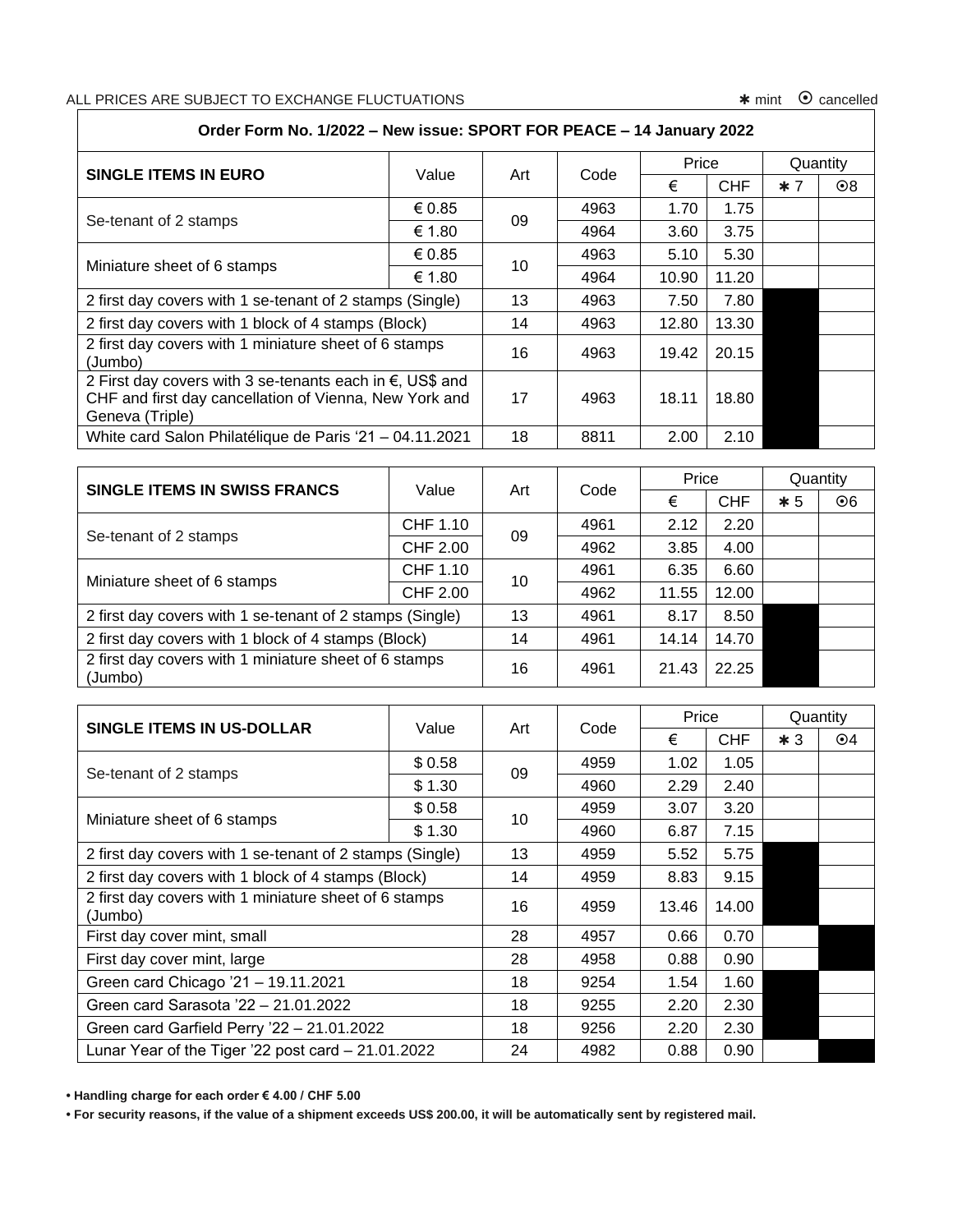# ALL PRICES ARE SUBJECT TO EXCHANGE FLUCTUATIONS mint cancelled

| Order Form No. 1/2022 - New issue: ENDANGERED SPECIES - 18 March 2022                                                                         |        |     |      |       |            |          |           |  |  |
|-----------------------------------------------------------------------------------------------------------------------------------------------|--------|-----|------|-------|------------|----------|-----------|--|--|
| <b>SINGLE ITEMS IN EURO</b>                                                                                                                   | Value  | Art | Code | Price |            | Quantity |           |  |  |
|                                                                                                                                               |        |     |      | €     | <b>CHF</b> | $*7$     | $\odot 8$ |  |  |
| Block of 4 stamps                                                                                                                             | € 1.00 | 50  | 4971 | 4.00  | 4.15       |          |           |  |  |
| Miniature sheet of 16 stamps                                                                                                                  | € 1.00 | 51  | 4971 | 16.00 | 16.60      |          |           |  |  |
| First day cover with 1 block of 4 stamps without M.I<br>(Combo)                                                                               |        | 52  | 4971 | 5.10  | 5.30       |          |           |  |  |
| 4 first day covers with 1 stamp each (Single)                                                                                                 |        | 53  | 4971 | 8.40  | 8.70       |          |           |  |  |
| First day cover with 1 block of 4 stamps with M.I. (Block)                                                                                    |        | 54  | 4971 | 5.10  | 5.30       |          |           |  |  |
| First day cover with miniature sheet (Jumbo)                                                                                                  |        | 55  | 4971 | 17.76 | 18.45      |          |           |  |  |
| First day cover with blocks of 4 stamps in $\epsilon$ , US\$ and<br>CHF and first day cancellation of Vienna, New York and<br>Geneva (Triple) |        | 56  | 4971 | 16.12 | 16.75      |          |           |  |  |
| Maximum card with block of 4 stamps - cancelled                                                                                               |        | 19  | 4977 | 5.32  | 5.55       |          |           |  |  |
| Maximum card without stamps - mint                                                                                                            |        | 19  | 4977 | 0.88  | 0.90       |          |           |  |  |

| <b>SINGLE ITEMS IN SWISS FRANCS</b>                             | Value    | Art | Code | Price |            | Quantity |           |
|-----------------------------------------------------------------|----------|-----|------|-------|------------|----------|-----------|
|                                                                 |          |     |      | €     | <b>CHF</b> | $*5$     | $\odot 6$ |
| Block of 4 stamps                                               | CHF 1.50 | 50  | 4970 | 5.78  | 6.00       |          |           |
| Miniature sheet of 16 stamps                                    | CHF 1.50 | 51  | 4970 | 23.11 | 24.00      |          |           |
| First day cover with 1 block of 4 stamps without M.I<br>(Combo) |          | 52  | 4970 | 6.88  | 7.15       |          |           |
| 4 first day covers with 1 stamp each (Single)                   |          | 53  | 4970 | 10.19 | 10.60      |          |           |
| First day cover with 1 block of 4 stamps with M.I. (Block)      |          | 54  | 4970 | 6.88  | 7.15       |          |           |
| First day cover with miniature sheet (Jumbo)                    |          | 55  | 4970 | 24.88 | 25.85      |          |           |
| Maximum card with block of 4 stamps - cancelled                 |          | 19  | 4976 | 7.11  | 7.40       |          |           |
| Maximum card without stamps - mint                              |          | 19  | 4976 | 0.89  | 0.90       |          |           |

| SINGLE ITEMS IN US-DOLLAR                                       | Value  | Art | Code | Price |            | Quantity |           |
|-----------------------------------------------------------------|--------|-----|------|-------|------------|----------|-----------|
|                                                                 |        |     |      | €     | <b>CHF</b> | $*3$     | $\odot$ 4 |
| Block of 4 stamps                                               | \$1.30 | 50  | 4969 | 4.58  | 4.75       |          |           |
| Miniature sheet of 16 stamps                                    | \$1.30 | 51  | 4969 | 18.32 | 19.05      |          |           |
| First day cover with 1 block of 4 stamps without M.I<br>(Combo) |        | 52  | 4969 | 5.68  | 5.90       |          |           |
| 4 first day covers with 1 stamp each (Single)                   |        | 53  | 4969 | 8.99  | 9.35       |          |           |
| First day cover with 1 block of 4 stamps with M.I. (Block)      |        | 54  | 4969 | 5.68  | 5.90       |          |           |
| First day cover with miniature sheet (Jumbo)                    |        | 55  | 4969 | 20.09 | 20.85      |          |           |
| Maximum card with block of 4 stamps - cancelled                 |        | 19  | 4975 | 5.90  | 6.15       |          |           |
| Maximum card without stamps - mint                              |        | 19  | 4975 | 0.88  | 0.90       |          |           |
| Silk first day cover - CITES                                    |        | 24  | 4979 | 5.51  | 5.70       |          |           |
| First day cover mint, small                                     |        | 28  | 4967 | 0.66  | 0.70       |          |           |
| First day cover mint, large                                     |        | 28  | 4968 | 0.88  | 0.90       |          |           |